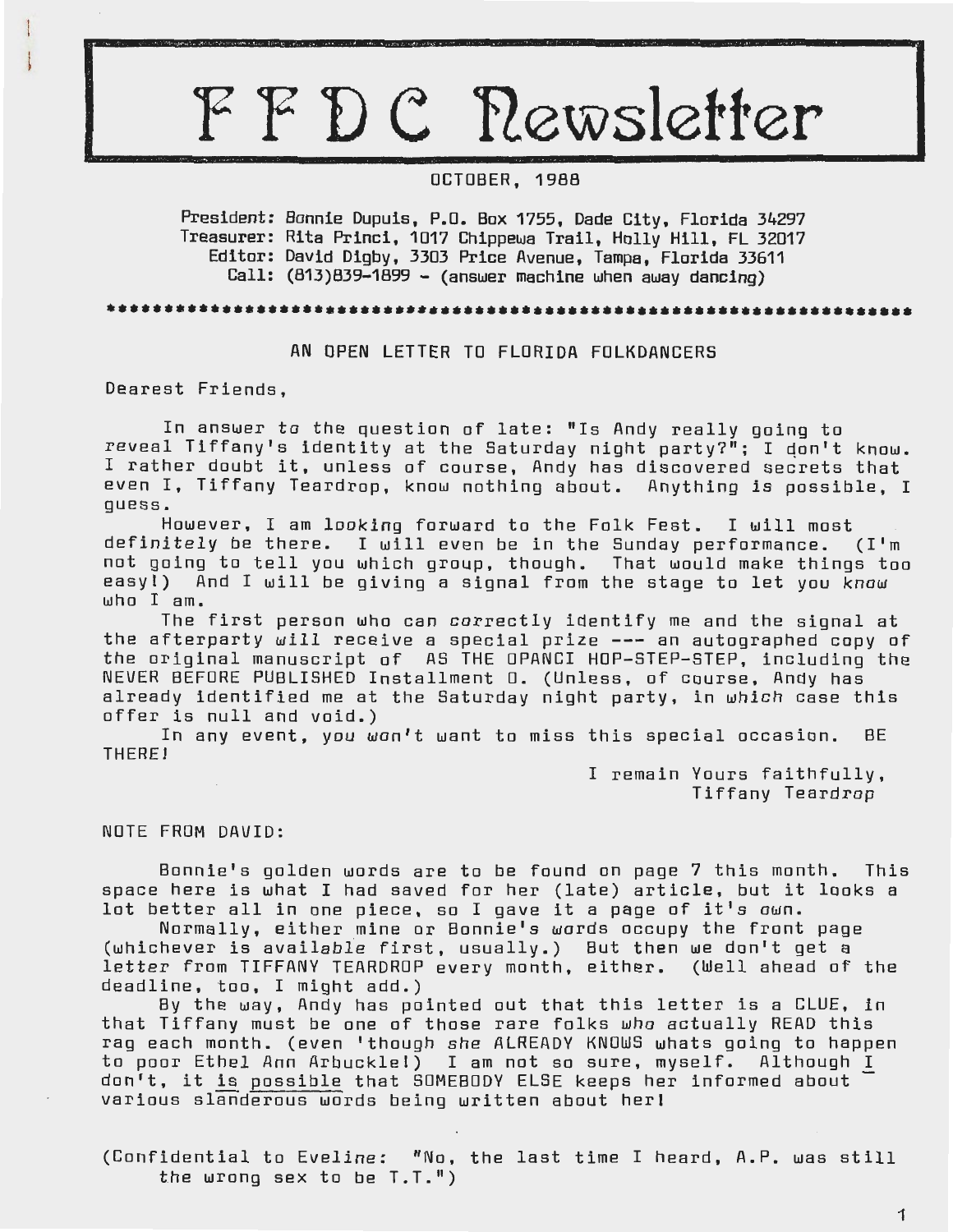#### FOLK FEST FOOLISHNESS

"Oh wise sage", the young dancer asked, "where can I go folk dancing for three days in a row, without leaving Florida?"

The wise and learned kolovoda (dance leader) stroked his beard. "That is simple. Go to Tampa on Friday, November 11. Dance Friday and Saturday nights, go see the Folkfest on Sunday afternoon, and then go to the afterparty and dance some more."

Be sure to order your tickets early, however, to get the dollar discount and avoid dissappointment.

# 1988 FOLK FEST SCHEDULE

|  | FRIDAY NOV.11: | $7:30 - 11 \text{pm}$ | Regular International Dancing      |  |
|--|----------------|-----------------------|------------------------------------|--|
|  |                |                       | at Hunt Center - admission \$ 1.50 |  |

SATURDAY NOV.12: 6- 7:30pm Potluck at Hunt Center (possible to dance during this time, too)

> 7:30- 11pm Free Dance Party at Hunt Center (NOTE: This party is open to all, regardless of attendance or participation in the shaw.)

| SUNDAY NOV. 13: |  |  | 10AM- noon<br>$1PM - 1:30$<br>$1:30 - 2PM$ | <b>REHEARSAL</b><br><b>REHEARSAL</b><br>PREPARE FOR SHOW | (All at<br>Performing<br>Arts |
|-----------------|--|--|--------------------------------------------|----------------------------------------------------------|-------------------------------|
|                 |  |  | 2PM                                        | SHOW<br>____                                             | Center)                       |

AFTER PARTY at MARIA PASETTI'S following the show. 3217 Arch, Tampa with dancing on the deck if no rain.

COUNTRIES REPRESENTED in the SHOW: Yugoslavia, Bulgaria, Norway, Hungary, Mexico, Israel, England, Germany and Portugal.

Still Coming Next Month: Who our guest group will be, plus updates on who's performing what.

-- Andy Pollock

TICKET ORDER BLANK (Advance sale discount rate: \$4.00) (At the door it will be \$5.00, if any tickets are left.)

NUMBER OF TICKETS

Enclose check payable to Florida Folkdance Council, and return to: Andy Pollock, 6104 Webb #1102, Tampa, FL 33615 (813) 882-4472

If you will be at the Saturday party, please pick your tickets up there. Otherwise, check this box [] and we will mail them to you.

ADDRESS

NAME

CITY STATE ZIP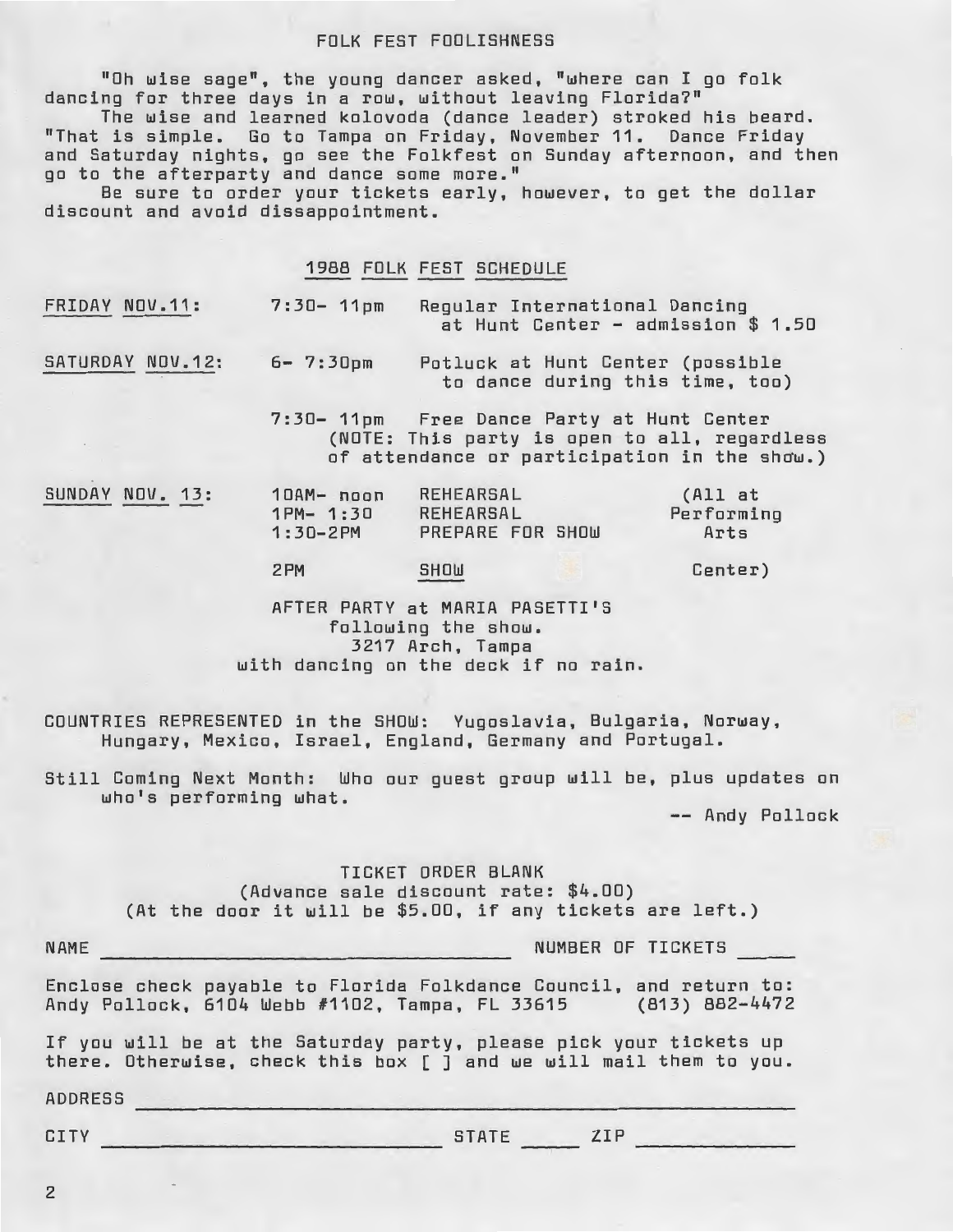# "SPECIAL EVENT" ANNOUNCEMENTS (Performances, as well as workshops & general participation!)

September 29, 6-10:30 PM, WELCOME BACK BABIAK POTLUCK PARTY, Boniface Parish Hall, 5616 Midnight Pass Rd, Siesta Key. (813) 955-1361 October 1 - Pensacola, 9 AM - 1 PM - SCOTTISH COUNTRY DANCING WORKSHOP Come learn the basic steps and figures. EVENING GALA 7-11 PM. Location: East Pensacola Heights Community Center, Pensacola Sally Hall, 302 Camelia St, Gulf Breeze, FL 32561. (904) 932-3605 October 11 - St. Petersburg, 7 PM - Early American Dance FREE Palm Lake Church Rec Hall, 5401 22nd Ave N, St Pete. (813) 544-3280 October 22 & 23 - (near) St Petersburg, 10am-5pm - Medieval Faire, at Pinellas Park Girls Club, 7700 61st St N, Pinellas Park October 23 - Miami, 1-5 PM, Old Time Dance - \$4. Wild Harp (Irish), Gumbo Limbo (Cajun). SW 120th St & 131st Ave. (305) 235-2122 October 31 - Safety Harbor, 6pm - HALLOWEEN PARTY - backyard, potluck, crazy music, costumes, new friends. 301 6th Ave N. (813) 725-2777

November 13 - Folk Fest '88 - 2PM, Performing Arts Center, Tampa.<br>- (see FOLKFEST article, page 2) -

December 27-January 1, 1989 - Micanope Music and Dance Camp at Camp Ocala. Send \$75 deposit to Micanope Music & Dance Camp,· PO Box 12135, Gainesville, FL 32604 - (Total is \$280 if paid before October 1.) For more information call (904) 495-2243.

# AS THE DPANCI HOP-STEP-STEP: INSTALLMENT 5 by Tiffany Teardrop

When we last saw our friends, Ethel Ann and Alex, there was a dark cloud of secrecy hovering over their very young marriage. We now Join them on their honeymoon in Bulgaria. Ethel Ann still has no iota of an inkling that there is anything amiss.

"Oh, Alex," said Ethel Ann, "I've never been so happy in my entire life! These last two days have been wonderful!"

"I feel the same way, Ethel Ann," replied Alex; "I can't help feeling that marrying you was the best thing that ever happened to me. But still, I feel there's something wrong."

"What do you mean?" asked Ethel Ann. Her face blanched.

"Well, here we are in Bulgaria at a folk dance festival," said Alex with a spark of mischief in his eye, "And you don't even have a pair of opanci."

Ethel Ann looked greatly relieved. "Oh, Alex, you're such a TEASEi"

"No, seriously, Ethel Ann, I want to get you the best pair of opanci a folkdancer ever had."

"You don't mean it! Not the kind with . . ."

"Yes, Ethel Ann, the kind with the .CURLY TOE!"

"Oh, Alex, how exciting! Why I'm getting goose pimples just thinking about it!"

"Look," said Alex, "Here's an OPANCI SHOP. How convenient!"

Ethel Ann and Alex went into the shop and were greeted warmly by the proprietor. He had been making loads of money all day off of CRAZY AMERICAN FDLKDANCERS who wanted to buy his funny-looking shoes. He never would understand these Americans, but he liked their money. If they wanted to spend it on his opanci, who was he to argue? (continued on next page)

3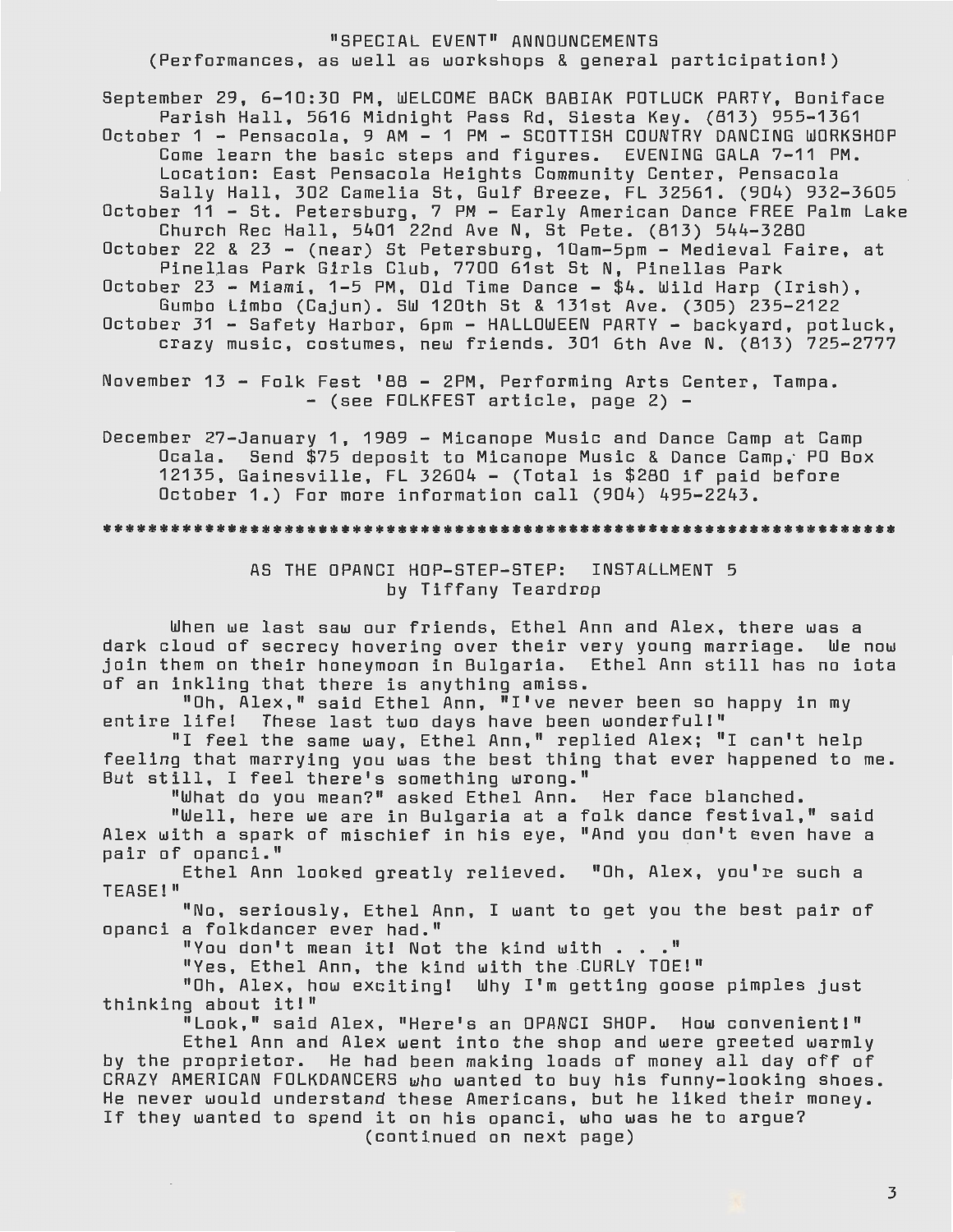#### (continued from page 3)

"Good afternoon ," said Alex after consulting his Bulgarian phrase book.

"Good afternoon," answered the PROPRIETOR in English.

"I would like to purchase a pair of opanci for the lady." "Of course," said the PROPRIETOR. He brought out several pairs. The first pair Ethel Ann tried on was too large. The next pair was too small.

Alex said, "Actually I was looking for something a little<br>DIFFERENT. Do vou have a really SPECIAL pair we could see?" Do you have a really SPECIAL pair we could see?"

The PROPRIETOR looked at Alex cautiously. "Yes, I have a SPECIAL pair that I was saving for a very SPECIAL person. Perhaps your charming lady is the one." The PROPRIETOR went into the back of the shop and returned momentarilly with another pair of opanci. It was indeed BEAUTIFUL! And best of all, it had a CURLY TOE! Ethel Ann tried the pair on, and it fit PERFECTLY !

These are just what I wanted," said Alex, and he paid the PROPRIETOR.

Ethel Ann and Alex left the shop and were walking down the street marvelling at how fortunate they were to have found such a BEAUTIFUL pair of opanci, when two men in gray suits and narrow gray ties jumped out of an alley and grabbed Alexi

Alex quickly tossed the pair of opanci to Ethel Ann and shouted, "RUN! HURRY! YOU HAVE TO GET AWAY!"

Ethel Ann started running as the men shoved Alex into an old blue car that was waiting for them. She kept running, although she had no idea where she was going. Suddenly another blue car pulled up next to her, and a VOICE shouted, "QUICK, ETHEL ANN! GET IN!"

Ethel Ann jumped in the car and it sped off. "Now listen carefully," said the VOICE, "We have to get you out of the country. We're taking you to a special plane that will

take you to New York. From there you will board a plane to Port Snodhill where you will find your car waiting for you in the airport parking lot. You will find money to pay for the parking in the glove box. Then you will drive back to Opaville and go on with your life." Ethel Ann finally caught her breath, looked at the person from

whom the VOICE emanated and said, "WHAT IS GOING ON HERE?!" The VOICE said, "Well, Alex would be very upset with me for

telling you this, but I think you have the right to know  $\ldots$ .

Fellow Folkdancers, that's it for this installment. Ethel Ann has certainly asked a key question. What IS going on here? Who were those men in gray suits and narrow gray ties? Why did they kidnap Alex? Will Ethel Ann make it back to Opaville and get on wit h her life? Until next time, keep your flies zipped and remember, even if the leader is doing the dance wrong, do it his/her way anyway. It's not polite to contradance the leader. I remain yours faithfully,

Tiffany Teardrop

And why do both But the top question EVER SEE ALEX AGAIN? Will Miriam Mayim anclthe others ever believe s he actually MARRIED the Absolutely Most Gorgeous Hunk? And what will Norbert Noodlenodder write about all this? We'll just have to be patient! the GOOD GUYS and the BAD GUYS drive BLUE CARS? in everybodies mind has to be : WILL ETHEL ANN -- the Editor

(And I guess to keep our flies zipped is not quite as cruel as pulling their wings off! On the other hand, it might be rather pleasant to contradance Tiffany Teardrop. -- Maybe in November?)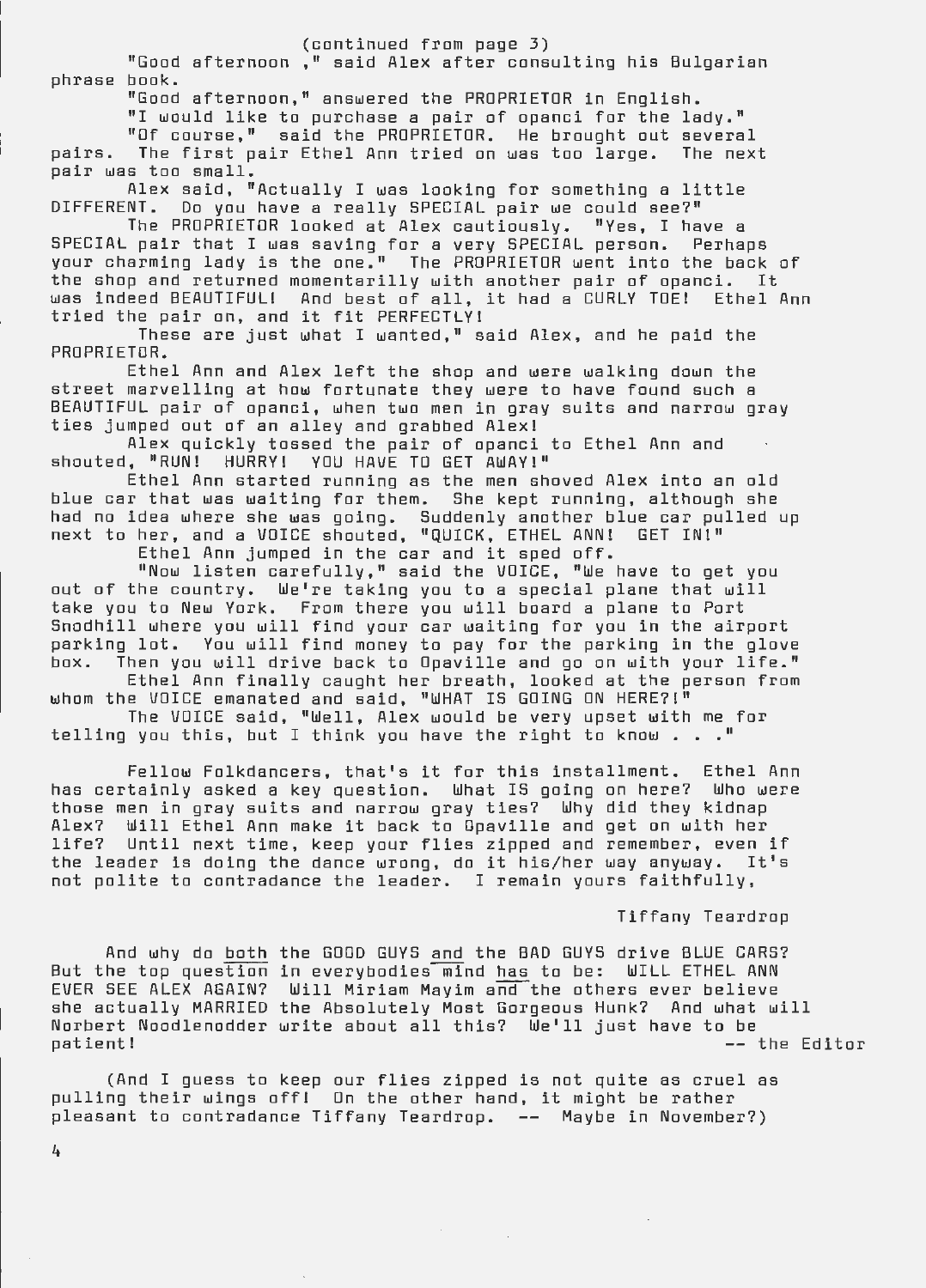## NEVER NEVER NEWS from the NETHERLANDS (this month is an exception) (What's left of DUTCH TRIVIA after the editor chopped it up)

Hi folks, the FFDC newsletter keeps me updated with what's going on with you all, so let me update you on what it's like to live here on this side of the ocean.

Last weekend was marvelous! I went to the International Doe Dans Festival at Vierhouten, together with some 2,000 others. Friends from my old group, 'Radost', of Delft talked me into it. I registered early, because 'Doe Dance' (Do Dance) fills up rather quickly, and I even got the tickets at the right address, which you can call luck, considering the five different places I have lived since I left Tampa.

The first stop, when I arrived, was at the bulletin board, piled high with poetic messages, such as: "Dearest Dolly-Do-Dance, I camp at deer(dear)field, your Folkert-Fest-Fever". What with having fun ueer(uear)rieiu, your roikert-rest-rever". what with having fun<br>reading all these funny notes, it took me five minutes to find mine.

"Radost, see High Pasture" was the plain message on the bulletin board. (At least my friends chose the right campground. Another one called Low Pasture was rather wet after the rain of the week before.) I checked in, got my name tag (the kind you get in hospitals) and a map, and found my way to the High Pasture.

I had some trouble finding them when I got there, it was so crowded, and had given up after some twenty minutes. And, as usual when you give up, luck lays around the corner: while driving away, one of the Delft folks was walking in front of my car and told me they had saved me a small spot.

I had not seen several Delft members since 1982, so with kisses, laughs, jokes and stories, my little one-person tent was put in place, my car unloaded, and fresh coffee was handed down. My little tent stood erect within seconds, rather correctly, except that the entrance was more or less underneath a sink outlet of the next-door caravan.

Skimming the program, I could hardly decide in which class I wanted to participate. There were 10 simultaneous dance classes, or you could join the music or singing classes. Above this there was an attractive program for the children.

I ended up taking classes in Russian, Polish, Romanian, rock & roll (which was great fun, but not for my poor muscles), Scandinavian, Hungarian (poor muscles again), and Greek. I regretted that I could not split myself in two, for going to the folkcafe, also.

Special music groups were asked to perform in the folkcafe for an hour each, one right after another, until twelve midnight. After that the podium was free for whoever wanted to perform, which went on and on 1 til the early hours, for the real die-hards.

There were also performances in the Sun Hall, of groups invited from different countries. This year they came from Argentina, Surinam, Greece, Armenia, and of course the Netherlands. It is not so usual that a professional group from Armenia is allowed to leave their country, so we were lucky they performed for us. It was the same group (Moscov?) as was seen at the Olympics.

I enjoyed twenty out of twenty four hours, each day! The other four I was knocked down with sleep.

Well folks, that was Doe Dans 1 88. Plan you r trip to Europe and well folks, that was Doe Dans '88. Plan your trip to Europe and<br>join me at Doe Dans next year. I'll do my best to make it to Ocala if you show up here.

Have a good time in Tampa at FolkFest '88, and do dance.<br>Love you all,  $\overbrace{\qquad \qquad }^{LQ}$ 

Eveline's new address: Rembrandtweg 35, 9761 HR Eelde, the Netherlands

5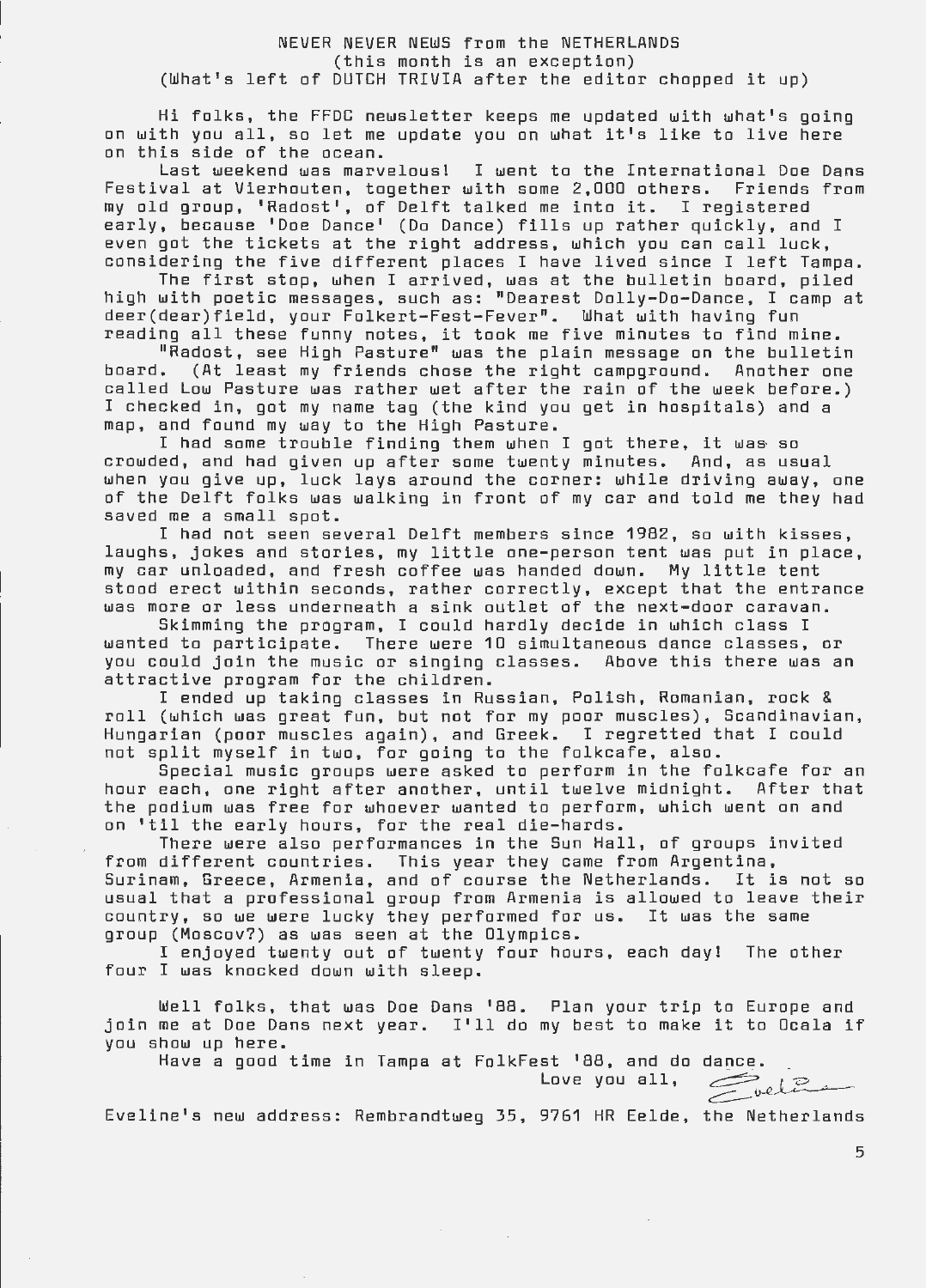Summer is nearly over and we will be heading back to Tampa, to arrive on September 20th. We look forward to dancing with you again.

Dur major event of the summer was a trip to Scotland. We left June 12 aboard a very crowded plane to Prestwick. We stayed with friends of Jackie for three weeks, in Polmont. Dur first impressions were the language problem (with the car noise, we could understand hardly a word of this Scottish dialect), and the dull gray color of every building. (All are of masonary construction.)

Upon getting out of the car, it became obvious that Scotland is a cold country. (It is up near the Arctic Circle.) That must be why Scottish dances are strenuous. They have to keep warm somehow. We were also surprised by the long days. The sun came up at 1:30 am and set at 10:30 pm. (We seldom saw the sun before noon, actually, as there was a Scottish mist every morning.)

Dur friends drove us around most of northern Scotland and the highlands. We were quite impressed by the fact that almost every store in Scotland, regardless of what they are supposed to sell, has a<br>huoe candy department with almost every variety of candy there is. We huge candy department with almost every variety of candy there is.<br>even stopped at a garden store that had a huge candy department. Maybe they need the candy to get energy to climb the endless hills, which exist all over Scotland.

On our first evening out dancing, we took the train 15 miles into<br>Edinborg. It was about 500 steps up to the street from the Waverly Edinboro. It was about 500 steps up to the street from the Waverly<br>Station. We danced out-of-doors at Princess Gardens, at a dance We danced out-of-doors at Princess Gardens, at a dance sponsored by the Royal Scottish Country Dance Society and the park.

The dances were the same as we dance at their affairs here in the USA. They talked them all through, but we couldn't understand a word, between the poor acoustics and the scottish accent. Fortunately, they demonstrated one round of every dance. There was seating for several hundred spectators there. I was so cold I wore a warm shirt, sweater, coat and rain coat. I finally took off the rain coat halfway through.

We had a real scare on the way home . When we arrived in Polmont we had a fear scare on the way home. When we affixed in reimons<br>(a very small village), the train stopped, but the doors didn't open. I tried to open them, but they wouldn't open. Jackie and I began to panic. We were afraid we might be trapped on the train all the way to Glascow, and have to spend the night there.

We finally implored the other passenger on the car to help us. Since it was time to leave the station, he had Jackie pull the emergency cord. He then pulled down the window, reached out, and opened the door from the outside!

We got off, still shaken from the experience. We went again the following week, this time knowing how to get off the train.

We also went to a dance in Falkirk which was recorded for BBC. Instead of RSCDS dances, they did primarily OLD TVME couple dances, such as Gay Gordons, St. Bernards Walt z and Boston Two-Step. They did do two dances in sets of four couples: Duke of Perth only once, but Strip the Willow over and over. It was really wild, tao. When those farm girls from Falkirk give you a swing, you had better hold on tight or you might land in the middle of the audience. All this, plus all the hootin' and hollerin'!

Upon our return to the USA, we visited friends in Rhode Island, stayed in two rented cottages, and attended two dance camps. The four-day Scottish/English one is really excellent, and has at least one class a day in each type of Scottish and English dancing.

The seven-day English/American camp had classes in English Country, Morris, Longsword, Rapper Sword, Clogging, Contra, Southern<br>Squares, and Big Circle dances. Squares, and Big Circle dances.

(also see "more" on back page)

6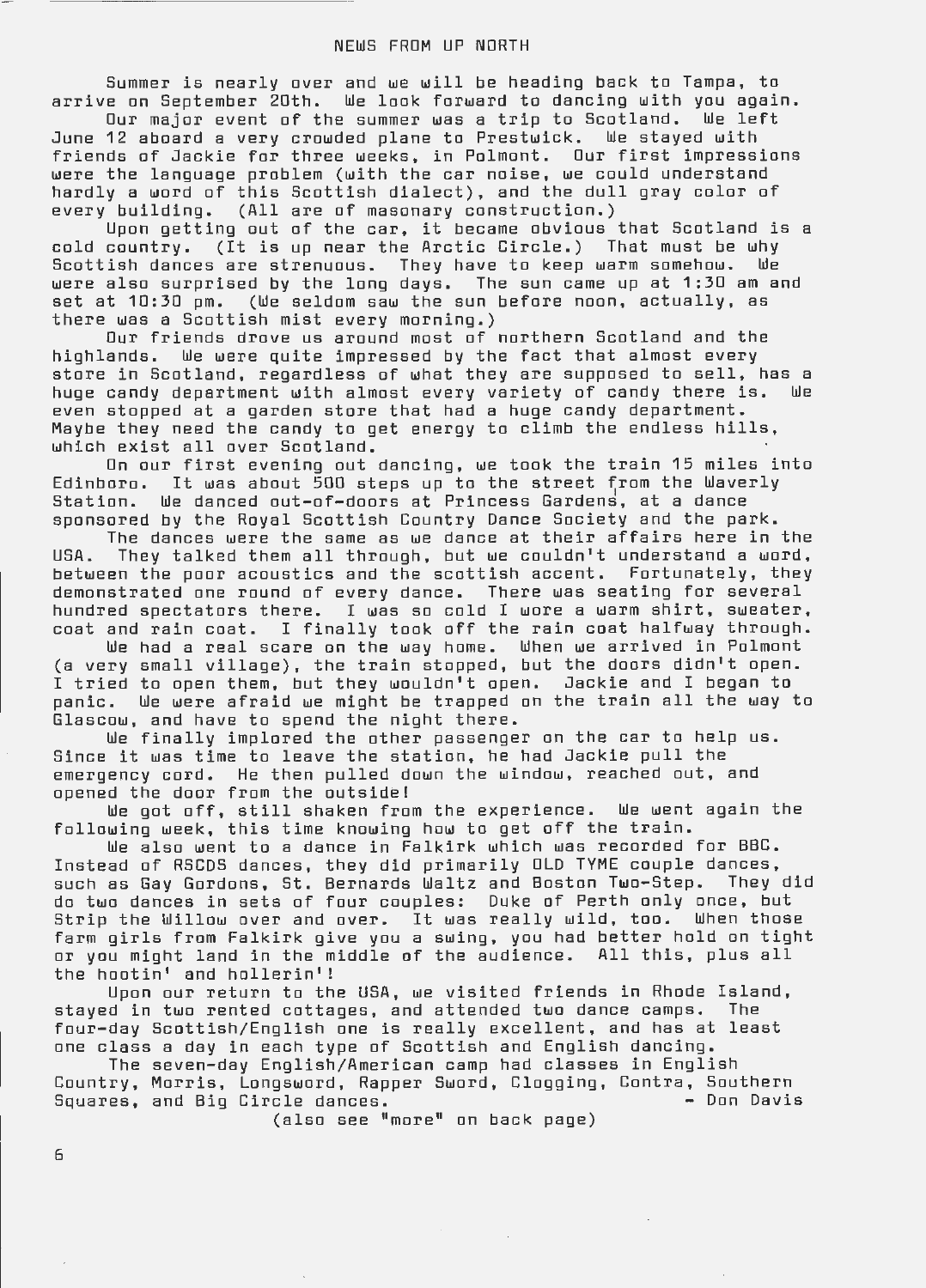**Dear Faithful Reader,** 

As usual, 'L *an1,* Care with niy nwnthfy i,nstaU.,nent *and David* is beit19 *his*  usual patient soul. He told me that he might save me a few lines on the front page. Unfortunately, it is difficult for me to understand humor sometimes, so 1 don't know if he was being facietious or not. After all last month, 1 was preempted by a book report, at least 1 think it was a book report. There were some subtleties which were beyond my brain capacity...so at one point, 1 wasn't sure but what it might really be a full page ad for a Princess Charming in disguise. rtaybe you had an easier time deciphering the message than 1....but in any case, at the risk of being rated "PG" instead of "G", 1'd like to 90 on record as saying that just as there is no Santa Claus, there is no Prince or Princess Charming. It's true that the fairy tales and parents lied to us...but with the very best purposes in mind. Perhaps when everyone gets over the shock, we will be able to put this issue to rest and get on with dancing, etc.

1 haven't done anything further about selecting our second teacher; but 1 m sure that's coming up on my agenda in the near *future*. I'd like to thank those members who have taken the time to give me input verbally or in writing. 1 appreciate your interest and wish that 1 could select all of the teachers that you've mentionm. Jhe problem with *havi-t19* only ooo *camp a* year is *that* we 9et the opportunity of experiencing only *two teachers, and there are so many* excellent instructors around that selecting two is extremely difficult.

'L *am* recetvinq recipes from *rtarian* ~rsti,nq and *rtaria* Pasetti- (THANKS)... both in dance in *Tampa*. *L'm* still waiting for *T*-shirt contest entries. You do want to have a camp T-shirt, right?

Next month  $\mathfrak l$ 'll be printing a list of jobs which people may sign up for for f ebruary *camp.* 'J., *have* already *b£9un* woi-k-tnq *on* several i-rerns niysdf *anc! hope that people will come forward right away so that*  $\mathcal{I}'\mathcal{I}$  *have some piece of* mi-nd *anc!* so *that* the vo(unwers wi,(( fmve thne to *put* some UwUc\_Jht into their *part of camp. In addition, information will be published next month* concerning the rules and regulations of applying for camp scholarships.... so keep an eye out for this important information.

Reep an eye out for mis important information.<br>Well, 1 guess this uses up my few words. So until next month. Adios and<br>*A added* 

3 ouvrier

(Dear Bonnie - Filling the space in from front to back would have put you on the BACK page, except that I have to leave room there for pac you on the show page, except that I have to leave foum there for<br>the silly addresses, and postage stuff. But I swapped pages 7 and 8 to keep whole items together. And I was ready to print tha t same da y. I DID think about swapping you onto the front pa ge, but there isn't quite room there, either, what with the Masthead and all. - David)